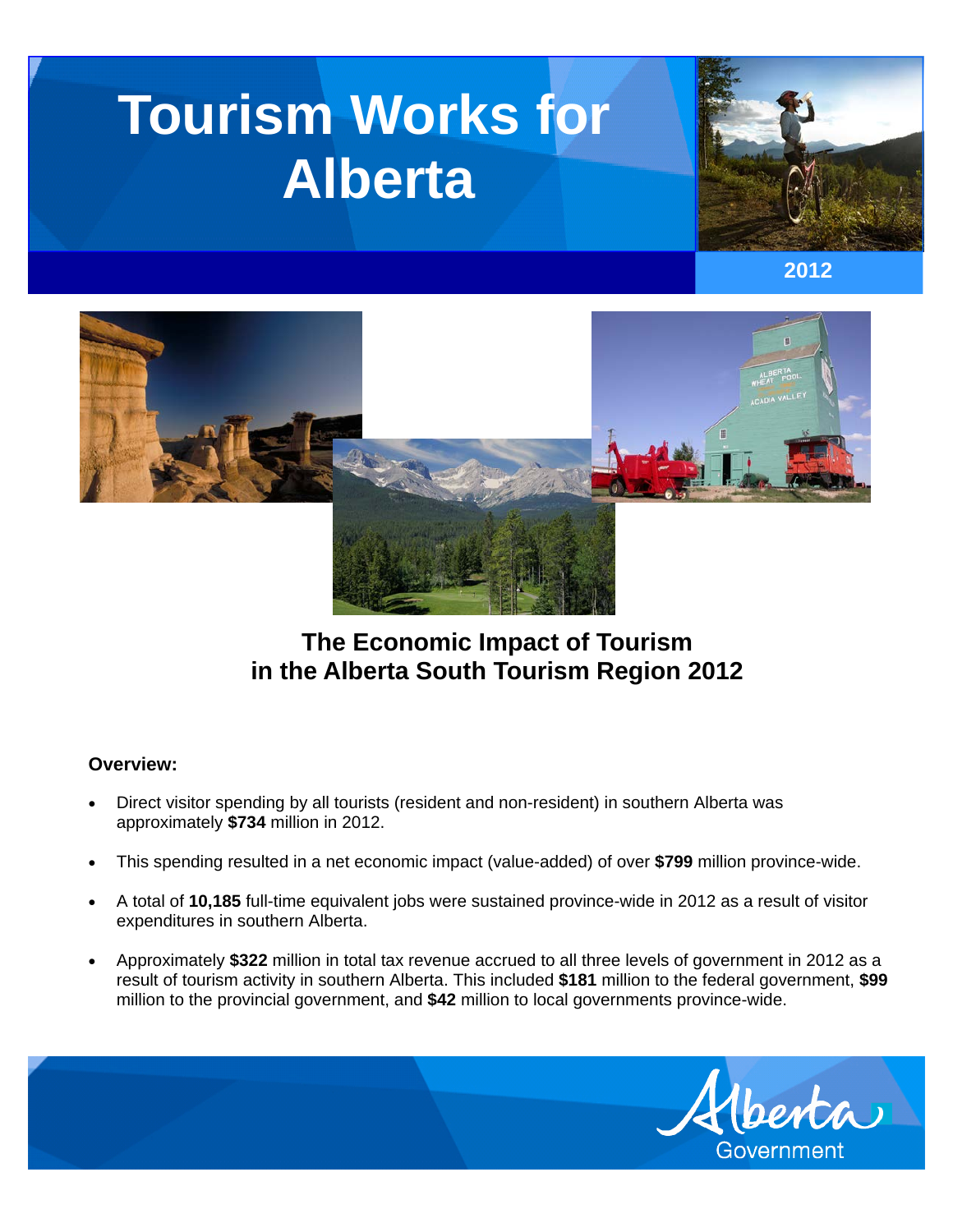# **What is Economic Impact Analysis?**

Economic impact analysis is used to determine the impacts of additional tourist spending primarily on employment, income (value-added) and government tax revenues in an economy. It provides a snapshot of the economy at a particular point in time based on the initial spending. It is based on the premise that initial or direct impacts alone are poor measures of the total impact of tourism on the economy. It is often the case that indirect and induced impacts are just as large, if not greater, than direct impacts and frequently involve sectors and activities distantly, but importantly, connected to the initial activity.

Let's suppose a tourist travels to Alberta and spends \$100 at a gas station. In an economic impact analysis, the focus is not on the amount of sales (in this case \$100), but rather the impact of those sales on the provincial/regional economy.

If you consider:

- **Direct Impact:** The gasoline station owner must take part of the \$100 spent by the tourist and buy more gasoline from a wholesale distributor, and pay wages and taxes.
- **Indirect Impact:** In the second round, the wholesale gasoline distributor buys additional items and pays salaries/wages with part of the \$100.
- **Induced Impact:** The gasoline station employees and the employees of the wholesale distributor spend part of their salaries on groceries, rent, automobiles, and so on.

This ripple effect based on the initial amount of tourist spending circulates throughout the economy and creates a "multiplier effect". In this analysis, the objective is to estimate and analyze the ripple effect of tourism spending in each tourism region and understand tourism's vital economic contribution to every region of the province.

### **All economic impacts include direct, indirect, and induced effects.**

#### Sources:

Statistics Canada's 2012 International Travel Survey and 2012 Travel Survey of Residents of Canada Econometric Research Limited

For more information, please contact: Tourism Research and Innovation Branch Alberta Tourism, Parks and Recreation research.innovation@gov.ab.ca www.tpr.alberta.ca/tourism

ISSN: 1923-8819 ISBN: 978-1-4601-1831-3

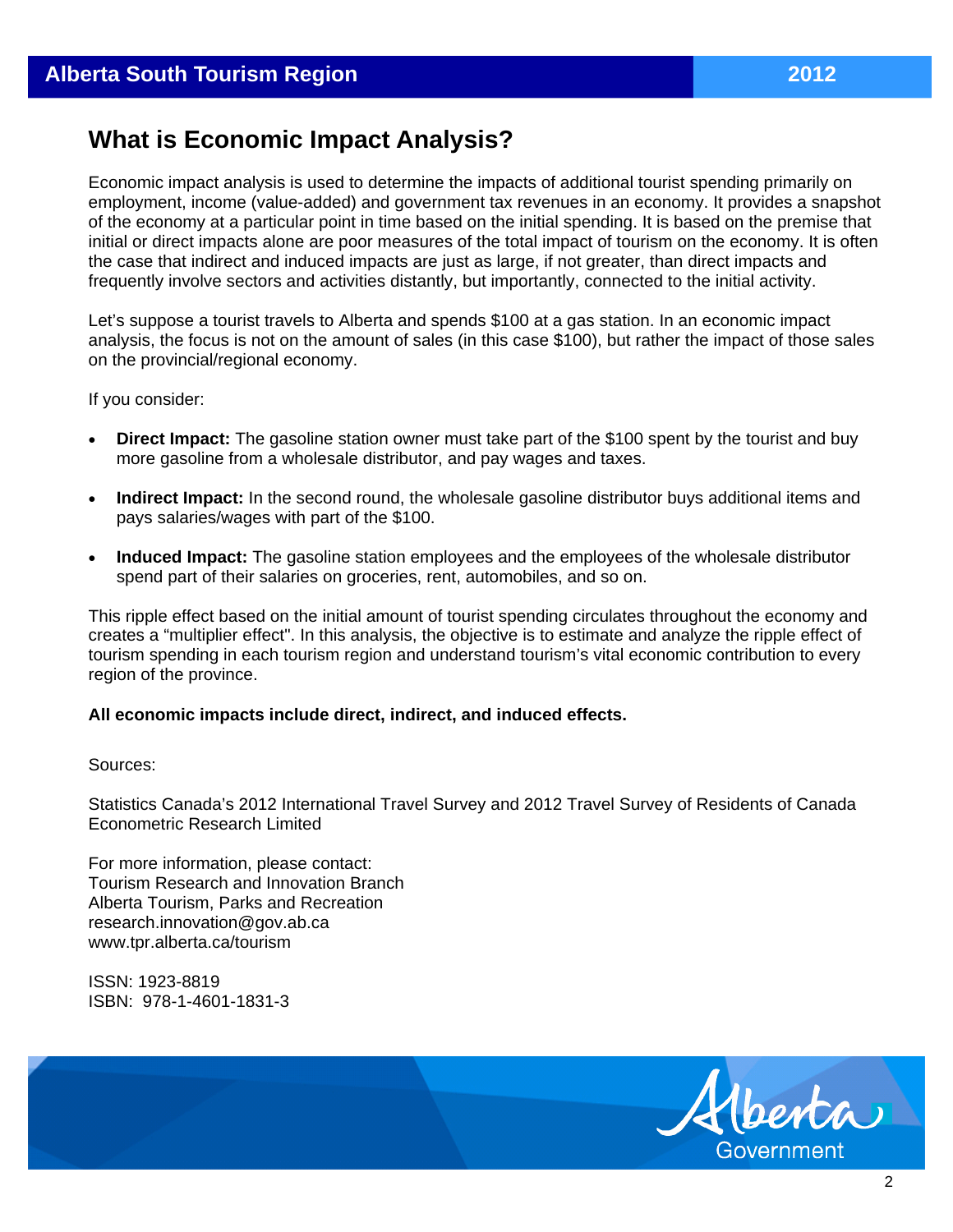# **Travel to the Alberta South Tourism Region by Visitor Origin, 2012**

In 2012, **4.77** million visits were made to southern Alberta by residents of Alberta, other parts of Canada, visitors from the United States and other international visitors. Direct tourism expenditures by these visitors were approximately **\$734** million.

|                             | <b>Alberta</b> | Other<br>Canada | <b>United</b><br><b>States</b> | Other<br><b>International</b> | Total     |  |  |  |
|-----------------------------|----------------|-----------------|--------------------------------|-------------------------------|-----------|--|--|--|
| ('000s)                     |                |                 |                                |                               |           |  |  |  |
| Person-Visits               | 4,130          | 441             | 157                            | 42                            | 4.770 l   |  |  |  |
| <b>Tourism Expenditures</b> | \$540,341      | \$128,926       | \$43,049                       | \$21,408                      | \$733,724 |  |  |  |

Domestic visitors include same-day and overnight, while international visitors include overnight visitors only.

## **Person-Visits, 2012**

Residents of Alberta accounted for 87% of all visits to southern Alberta. Visitors from other parts of Canada accounted for 9%, visitors from the United States accounted for 3% and other international visitors accounted for 1% of the visits to the region.





### **Direct Tourism Expenditures, 2012**

Residents of Alberta accounted for 74% of direct visitor spending in southern Alberta TR. Visitors from other parts of Canada accounted for 17%, visitors from the United States accounted for 6%, and other international visitors accounted for 3% of the direct tourism expenditures in the region.